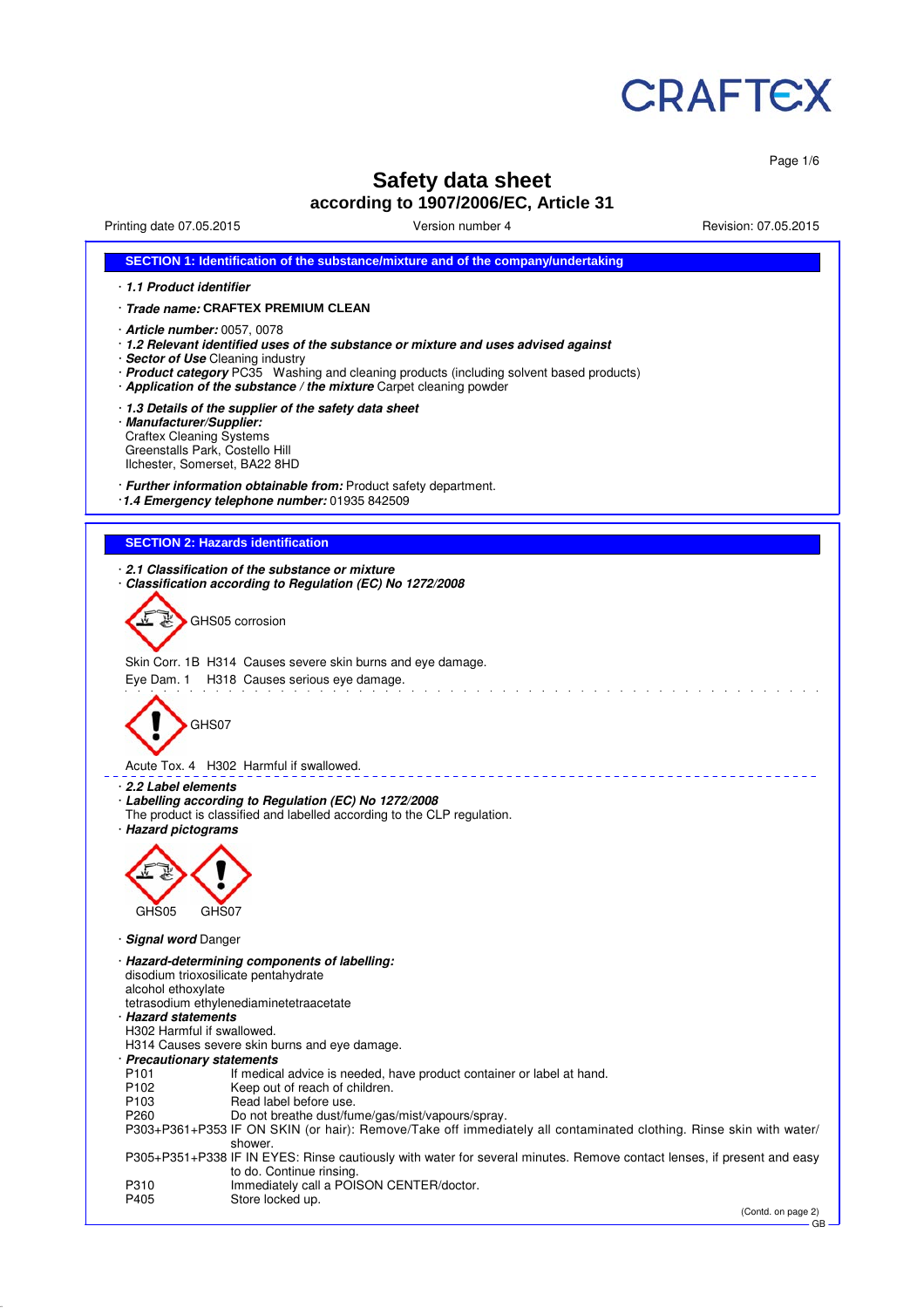Printing date 07.05.2015 **Version number 4** Account 2008 2015 **Revision: 07.05.2015** 

## **Trade name: CRAFTEX PREMIUM CLEAN**

(Contd. of page 1) P501 Dispose of contents/container in accordance with local/regional/national/international regulations.

· **2.3 Other hazards**

· **Results of PBT and vPvB assessment**

· **PBT:** Not applicable.

· **vPvB:** Not applicable.

#### **SECTION 3: Composition/information on ingredients**

· **3.2 Chemical characterisation: Mixtures**

· **Description:** Mixture of substances listed below with nonhazardous additions.

| CAS: 497-19-8<br>sodium carbonate<br>EINECS: 207-838-8 ( $\bigcirc$ Eye Irrit. 2, H319             | 25-50%      |  |  |  |
|----------------------------------------------------------------------------------------------------|-------------|--|--|--|
|                                                                                                    |             |  |  |  |
|                                                                                                    |             |  |  |  |
| disodium trioxosilicate pentahydrate<br>CAS: 10213-79-3                                            | 10-25%      |  |  |  |
| EINECS: 229-912-9 $\bigotimes$ Skin Corr. 1B, H314; $\bigcirc$ Acute Tox. 4, H302; STOT SE 3, H335 |             |  |  |  |
| tetrasodium ethylenediaminetetraacetate<br>CAS: 64-02-8                                            | $2.5 - 10%$ |  |  |  |
| EINECS: 200-573-9 $\bigotimes$ Eye Dam. 1, H318; $\bigotimes$ Acute Tox. 4, H302                   |             |  |  |  |
| alcohol ethoxylate                                                                                 | $2.5 - 10%$ |  |  |  |
| Acute Tox. 3, H301; $\overline{\diamond}$ Eye Dam. 1, H318                                         |             |  |  |  |
| Regulation (EC) No 648/2004 on detergents / Labelling for contents                                 |             |  |  |  |
| phosphates                                                                                         | $\geq 30\%$ |  |  |  |
| EDTA and salts thereof, non-ionic surfactants                                                      | $5 - 15%$   |  |  |  |
| optical brighteners, perfumes<br>$< 5\%$                                                           |             |  |  |  |

#### **SECTION 4: First aid measures**

· **4.1 Description of first aid measures**

- · **General information:** Immediately remove any clothing soiled by the product.
- · **After inhalation:** In case of unconsciousness place patient stably in side position for transportation.
- · **After skin contact:** Immediately wash with water and soap and rinse thoroughly.
- · **After eye contact:** Rinse opened eye for several minutes under running water. Then consult a doctor.
- · **After swallowing:** Drink plenty of water and provide fresh air. Call for a doctor immediately.
- · **4.2 Most important symptoms and effects, both acute and delayed** No further relevant information available.
- · **4.3 Indication of any immediate medical attention and special treatment needed**

No further relevant information available.

## **SECTION 5: Firefighting measures**

- · **5.1 Extinguishing media**
- · **Suitable extinguishing agents:** CO2, powder or water spray. Fight larger fires with water spray or alcohol resistant foam.
- · **5.2 Special hazards arising from the substance or mixture** No further relevant information available.
- · **5.3 Advice for firefighters**
- · **Protective equipment:** No special measures required.

#### **SECTION 6: Accidental release measures**

- · **6.1 Personal precautions, protective equipment and emergency procedures** Wear protective equipment. Keep unprotected persons away.
- · **6.2 Environmental precautions:** Do not allow to enter sewers/ surface or ground water.

· **6.3 Methods and material for containment and cleaning up:**

Use neutralising agent. Dispose contaminated material as waste according to item 13.

Ensure adequate ventilation.

- · **6.4 Reference to other sections**
- See Section 7 for information on safe handling.

See Section 8 for information on personal protection equipment.

(Contd. on page 3) GB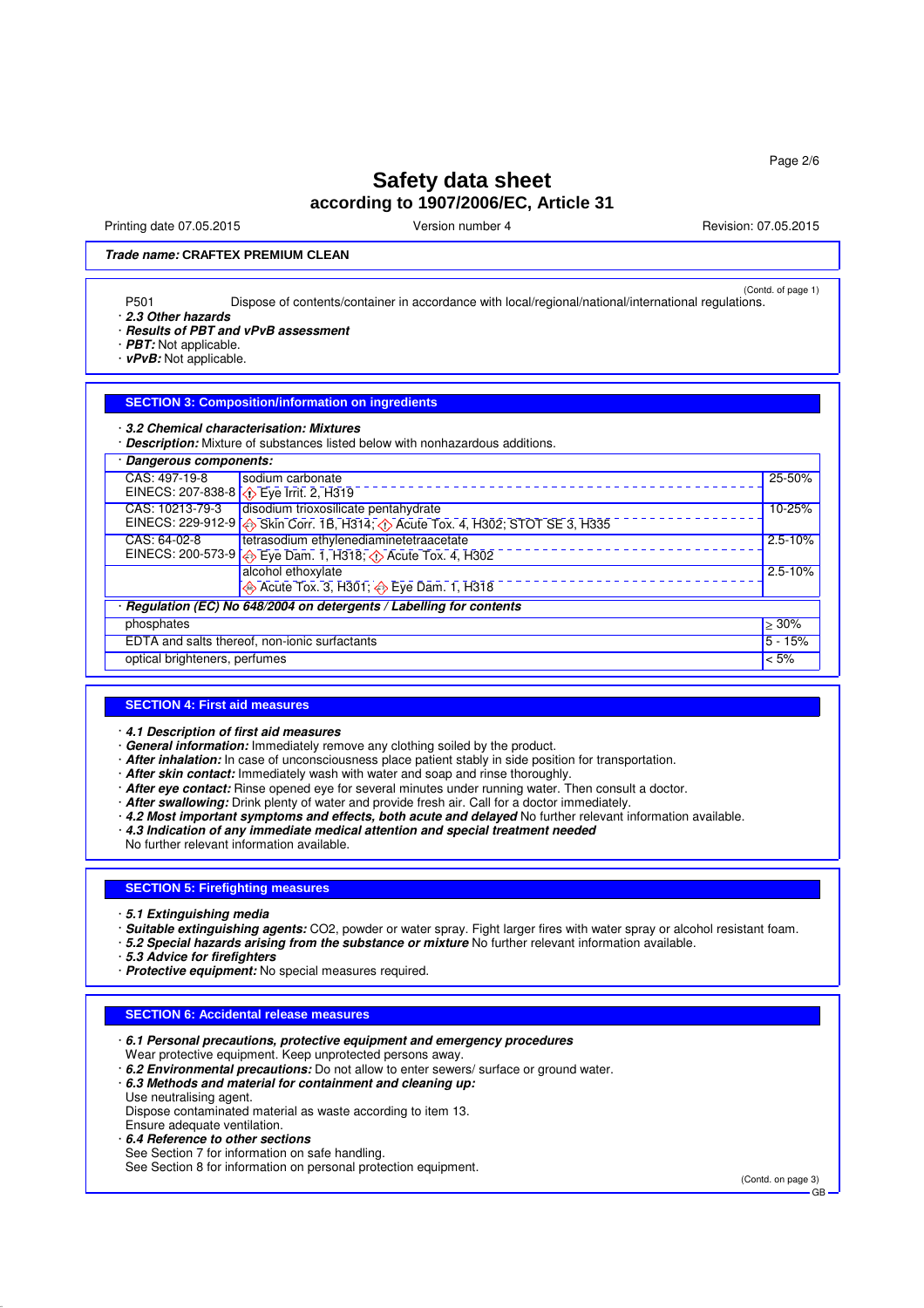Printing date 07.05.2015 **Version number 4** According the Version: 07.05.2015 **Revision: 07.05.2015** 

(Contd. of page 2)

#### **Trade name: CRAFTEX PREMIUM CLEAN**

See Section 13 for disposal information.

## **SECTION 7: Handling and storage**

- · **7.1 Precautions for safe handling**
- Thorough dedusting.
- Ensure good ventilation/exhaustion at the workplace.
- Prevent formation of dust.
- · **Information about fire and explosion protection:** No special measures required.
- · **7.2 Conditions for safe storage, including any incompatibilities**
- · **Storage:**
- · **Requirements to be met by storerooms and receptacles:** No special requirements.
- · **Information about storage in one common storage facility:** Not required.
- · **Further information about storage conditions:** Keep container tightly sealed.
- · **7.3 Specific end use(s)** No further relevant information available.

#### **SECTION 8: Exposure controls/personal protection**

- · **Additional information about design of technical facilities:** No further data; see item 7.
- · **8.1 Control parameters**
- · **Ingredients with limit values that require monitoring at the workplace:**

The product does not contain any relevant quantities of materials with critical values that have to be monitored at the workplace.

- · **Additional information:** The lists valid during the making were used as basis.
- · **8.2 Exposure controls**
- · **Personal protective equipment:**
- · **General protective and hygienic measures:** Keep away from foodstuffs, beverages and feed. Immediately remove all soiled and contaminated clothing
- Wash hands before breaks and at the end of work.
- Avoid contact with the eyes and skin.
- · **Respiratory protection:**
- In case of brief exposure or low pollution use respiratory filter device. In case of intensive or longer exposure use selfcontained respiratory protective device.
- · **Protection of hands:**



Protective gloves

The glove material has to be impermeable and resistant to the product/ the substance/ the preparation.

Due to missing tests no recommendation to the glove material can be given for the product/ the preparation/ the chemical mixture.

Selection of the glove material on consideration of the penetration times, rates of diffusion and the degradation

#### · **Material of gloves**

The selection of the suitable gloves does not only depend on the material, but also on further marks of quality and varies from manufacturer to manufacturer. As the product is a preparation of several substances, the resistance of the glove material can not be calculated in advance and has therefore to be checked prior to the application.

#### · **Penetration time of glove material**

The exact break through time has to be found out by the manufacturer of the protective gloves and has to be observed. · **Eye protection:**



Tightly sealed goggles

GB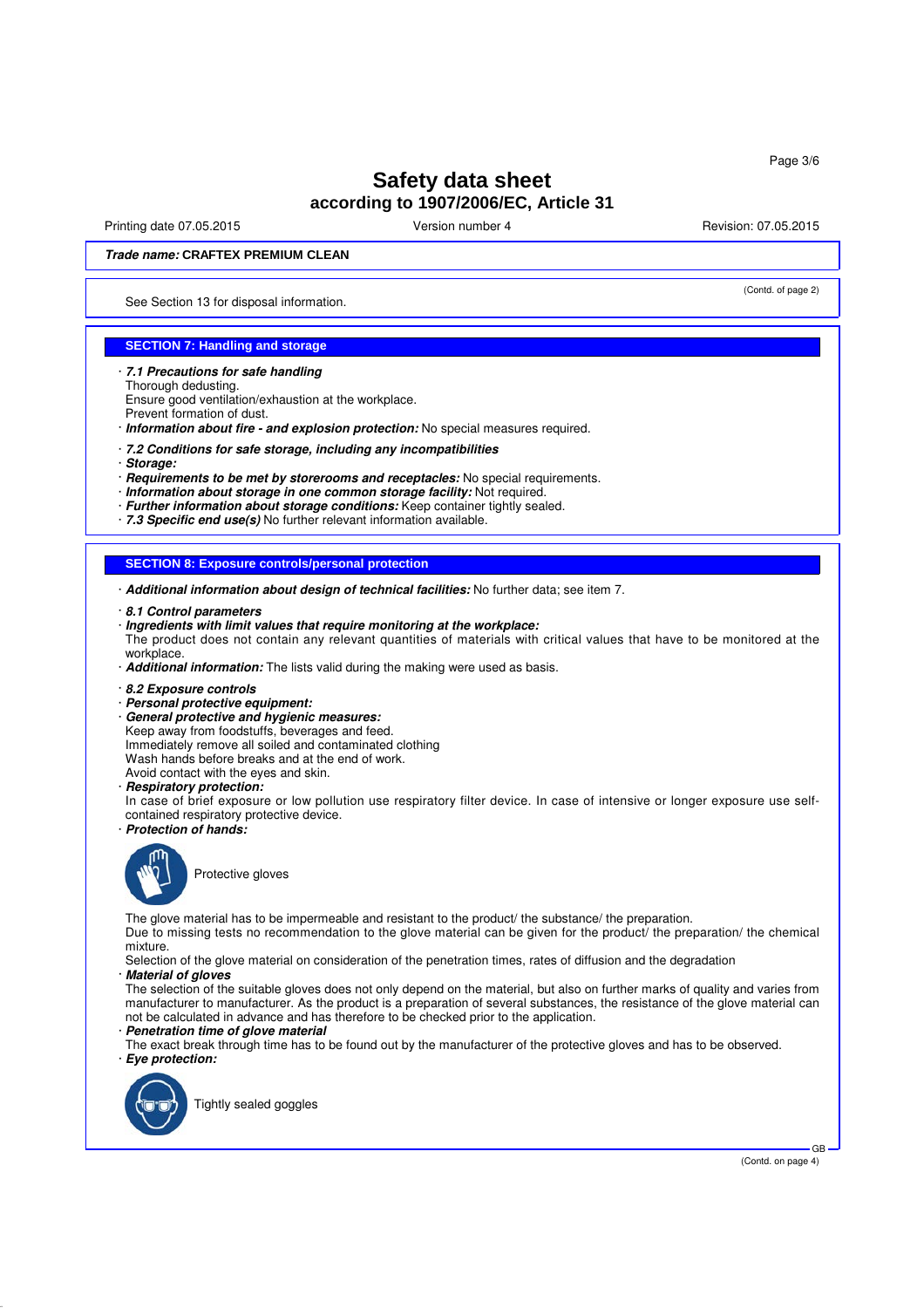Printing date 07.05.2015 Version number 4 Revision: 07.05.2015

(Contd. of page 3)

**Trade name: CRAFTEX PREMIUM CLEAN**

| <b>SECTION 9: Physical and chemical properties</b>                                      |                                               |  |  |
|-----------------------------------------------------------------------------------------|-----------------------------------------------|--|--|
| 9.1 Information on basic physical and chemical properties<br><b>General Information</b> |                                               |  |  |
| · Appearance:<br>Form:                                                                  | Powder                                        |  |  |
| Colour:                                                                                 | White                                         |  |  |
| Odour:                                                                                  | Green Apple                                   |  |  |
| <b>Odour threshold:</b>                                                                 | Not determined.                               |  |  |
| $pH$ -value at 20 °C:                                                                   | 11.5                                          |  |  |
| Change in condition                                                                     |                                               |  |  |
| Melting point/Melting range:                                                            | Undetermined.                                 |  |  |
| Boiling point/Boiling range:                                                            | Undetermined.                                 |  |  |
| · Flash point:                                                                          | Not applicable.                               |  |  |
| Flammability (solid, gaseous):                                                          | Not determined.                               |  |  |
| · Ignition temperature:                                                                 |                                               |  |  |
| Decomposition temperature:                                                              | Not determined.                               |  |  |
| Self-igniting:                                                                          | Product is not selfigniting.                  |  |  |
| · Danger of explosion:                                                                  | Product does not present an explosion hazard. |  |  |
| <b>Explosion limits:</b>                                                                |                                               |  |  |
| Lower:                                                                                  | Not determined.                               |  |  |
| Upper:                                                                                  | Not determined.                               |  |  |
| Vapour pressure:                                                                        | Not applicable.                               |  |  |
| <b>Density:</b>                                                                         | Not determined.                               |  |  |
| <b>Relative density</b>                                                                 | Not determined.                               |  |  |
| Vapour density                                                                          | Not applicable.                               |  |  |
| <b>Evaporation rate</b>                                                                 | Not applicable.                               |  |  |
| Solubility in / Miscibility with<br>water:                                              | Soluble.                                      |  |  |
| · Partition coefficient (n-octanol/water): Not determined.                              |                                               |  |  |
| · Viscosity:                                                                            |                                               |  |  |
| Dynamic:                                                                                | Not applicable.                               |  |  |
| Kinematic:                                                                              | Not applicable.                               |  |  |
| · Solvent content:                                                                      |                                               |  |  |
| Organic solvents:                                                                       | 0.0%                                          |  |  |
| <b>Solids content:</b>                                                                  | 94.3%                                         |  |  |
| 9.2 Other information                                                                   | No further relevant information available.    |  |  |

## **SECTION 10: Stability and reactivity**

· **10.1 Reactivity**

- · **10.2 Chemical stability**
- · **Thermal decomposition / conditions to be avoided:** No decomposition if used according to specifications.
- · **10.3 Possibility of hazardous reactions** No dangerous reactions known.
- · **10.4 Conditions to avoid** No further relevant information available.
- · **10.5 Incompatible materials:** No further relevant information available.
- · **10.6 Hazardous decomposition products:** No dangerous decomposition products known.

(Contd. on page 5)

GB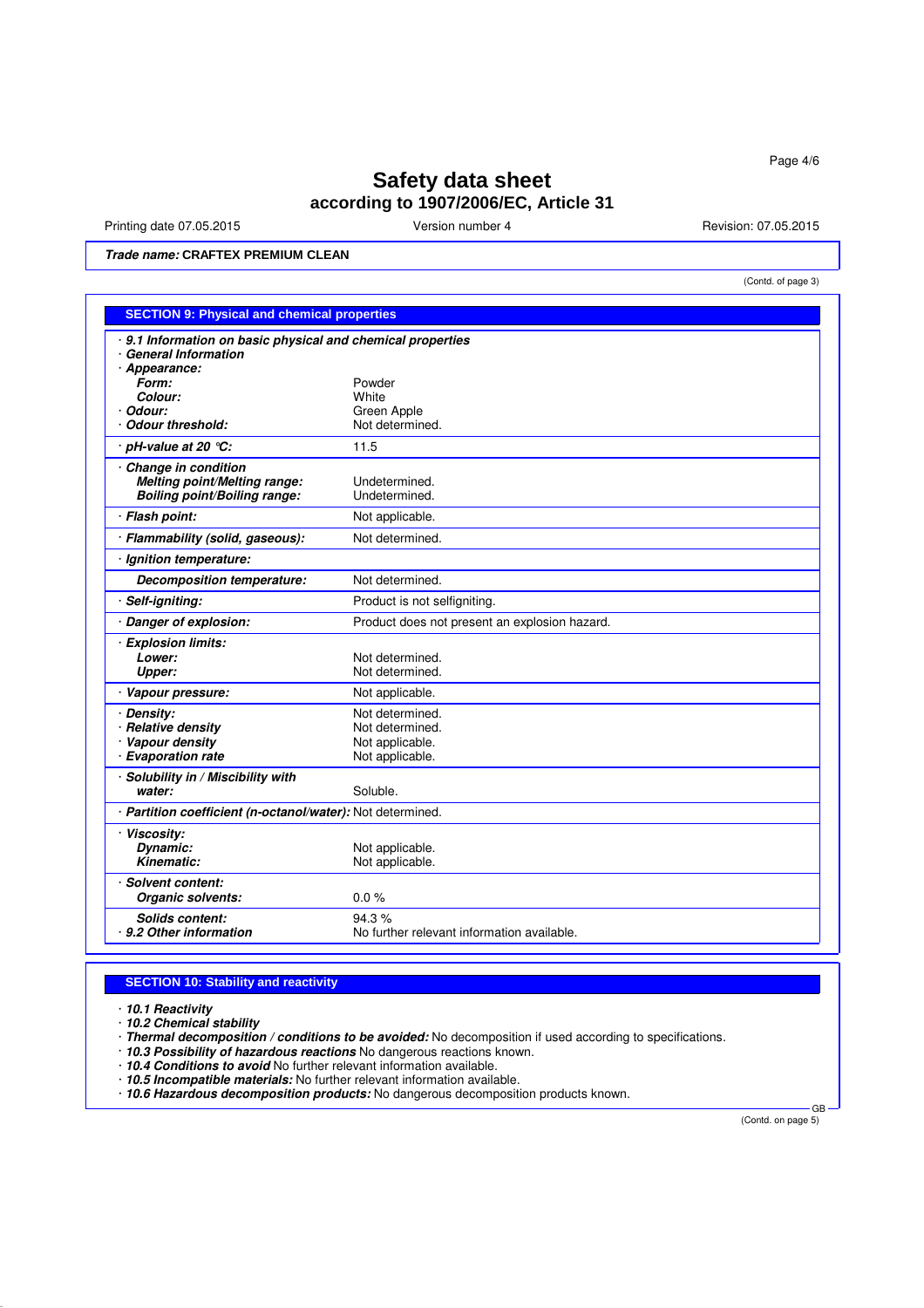Printing date 07.05.2015 **Version number 4** Account 2008 2015 **Revision: 07.05.2015** 

(Contd. of page 4)

**Trade name: CRAFTEX PREMIUM CLEAN**

## **SECTION 11: Toxicological information**

· **11.1 Information on toxicological effects**

· **Acute toxicity:**

· **LD/LC50 values relevant for classification:**

#### **10213-79-3 disodium trioxosilicate pentahydrate**

Oral LD50 770 mg/kg (mouse)

1280 mg/kg (rat)

LC50/96 h 3185 mg/l (fish)

· **Primary irritant effect:**

· **on the skin:** Caustic effect on skin and mucous membranes.

· **on the eye:** Strong caustic effect.

· **Sensitisation:** No sensitising effects known.

· **Additional toxicological information:**

The product shows the following dangers according to the calculation method of the General EU Classification Guidelines for Preparations as issued in the latest version:

Corrosive

Swallowing will lead to a strong caustic effect on mouth and throat and to the danger of perforation of esophagus and stomach.

## **SECTION 12: Ecological information**

· **12.1 Toxicity**

· **Aquatic toxicity:**

**10213-79-3 disodium trioxosilicate pentahydrate**

EC50/48 h 4857 mg/l (daphnia)

· **12.2 Persistence and degradability** No further relevant information available.

- · **12.3 Bioaccumulative potential** No further relevant information available.
- · **12.4 Mobility in soil** No further relevant information available.
- · **Additional ecological information:**
- · **General notes:**

Water hazard class 2 (German Regulation) (Self-assessment): hazardous for water

Do not allow product to reach ground water, water course or sewage system.

Must not reach sewage water or drainage ditch undiluted or unneutralised.

Danger to drinking water if even small quantities leak into the ground.

Rinse off of bigger amounts into drains or the aquatic environment may lead to increased pH-values. A high pH-value harms aquatic organisms. In the dilution of the use-level the pH-value is considerably reduced, so that after the use of the product the aqueous waste, emptied into drains, is only low water-dangerous.

- · **12.5 Results of PBT and vPvB assessment**
- · **PBT:** Not applicable.
- · **vPvB:** Not applicable.
- · **12.6 Other adverse effects** No further relevant information available.

#### **SECTION 13: Disposal considerations**

- · **13.1 Waste treatment methods**
- · **Recommendation** Must not be disposed together with household waste. Do not allow product to reach sewage system.
- · **Uncleaned packaging:**
- · **Recommendation:** Disposal must be made according to official regulations.
- · **Recommended cleansing agents:** Water, if necessary together with cleansing agents.

## **SECTION 14: Transport information**

- · **14.1 UN-Number**
- **ADR, ADN, IMDG, IATA** None

(Contd. on page 6)

GB